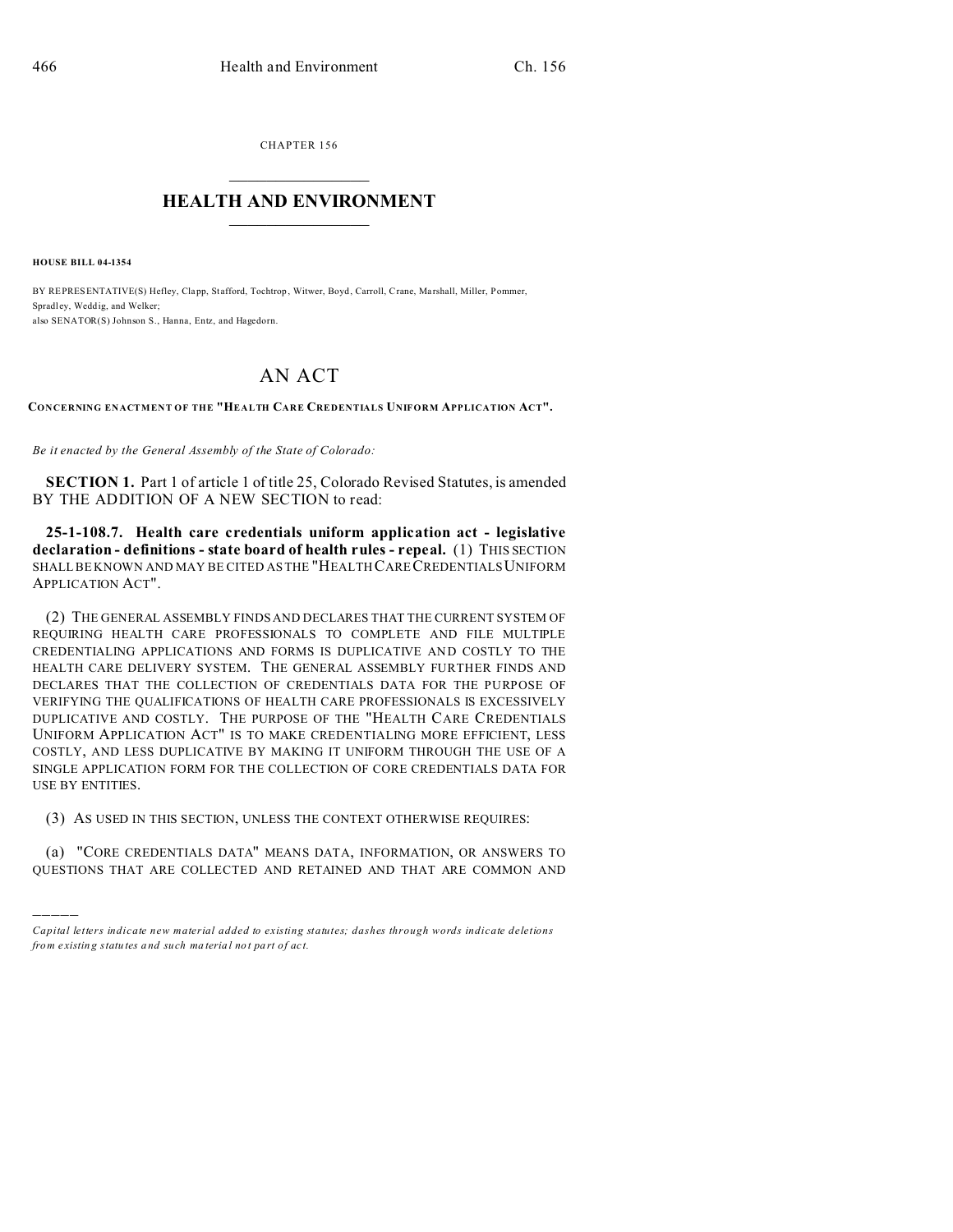NECESSARY FOR THE CREDENTIALING OR RECREDENTIALING OF A HEALTH CARE PROFESSIONAL, BUT DOES NOT INCLUDE ADDITIONAL NONDUPLICATIVE CREDENTIALS DATA DEEMED ESSENTIAL BY A CREDENTIALING ENTITY TO COMPLETE CREDENTIALING.

(b) "CREDENTIALING" MEANS THE PROCESS OF ASSESSING AND VALIDATING THE QUALIFICATIONS OF A HEALTH CARE PROFESSIONAL.

(c) "CREDENTIALING ENTITY" MEANS ANY HEALTH CARE ENTITY OR HEALTH CARE PLAN THAT IS ENGAGED IN THE COLLECTION OF INFORMATION TO BE USED IN THE PROCESS OF CREDENTIALING OR RECREDENTIALING OF HEALTH CARE PROFESSIONALS.

(d) "HEALTH CARE ENTITY" MEANS ANY OF THE FOLLOWINGTHAT REQUIRE HEALTH PROFESSIONALS TO SUBMIT CREDENTIALS DATA:

(I) A HEALTH CARE FACILITY OR OTHER HEALTH CARE ORGANIZATION LICENSED OR CERTIFIED TO PROVIDE MEDICAL OR HEALTH SERVICES IN COLORADO;

(II) A HEALTH CARE PROFESSIONAL PARTNERSHIP, CORPORATION, LIMITED LIABILITY COMPANY, PROFESSIONAL SERVICES CORPORATION, OR GROUP PRACTICE;

(III) AN INDEPENDENT PRACTICE ASSOCIATION OR PHYSICIAN-HOSPITAL ORGANIZATION;

(IV) A PROFESSIONAL LIABILITY INSURANCE CARRIER; OR

(V) AN INSURANCE COMPANY, HEALTH MAINTENANCE ORGANIZATION, OR OTHER ENTITY THAT CONTRACTS FOR THE PROVISION OF HEALTH BENEFITS.

(e) "HEALTH CARE PLAN" MEANS ANY ENTITY THAT IS LICENSED BY THE DIVISION OF INSURANCE AS A PREPAID HEALTH CARE PLAN, HEALTH MAINTENANCE ORGANIZATION, OR INSURER AND THAT REQUIRES THE SUBMISSION OF CREDENTIALS DATA.

(f) "HEALTH CARE PROFESSIONAL" MEANS A PHYSICIAN, DENTIST, DENTAL HYGIENIST, CHIROPRACTOR, PODIATRIST, PSYCHOLOGIST, ADVANCED PRACTICE NURSE, OPTOMETRIST, PHYSICIAN ASSISTANT, LICENSED CLINICAL SOCIAL WORKER, CHILD HEALTH ASSOCIATE, MARRIAGE AND FAMILY THERAPIST, OR OTHER HEALTH CARE PROFESSIONAL WHO IS REGISTERED, CERTIFIED, OR LICENSED PURSUANT TO TITLE 12, C.R.S.; WHO IS SUBJECT TO CREDENTIALING; AND WHO PRACTICES, OR INTENDS TO PRACTICE, IN COLORADO.

(g) "NONSPECIFIC CREDENTIALS DATA" MEANS CREDENTIALS DATA THAT IS AGGREGATED AND REPORTED WITHOUT REFERENCE TO THE IDENTITY OF THE INDIVIDUAL HEALTH CARE PROFESSIONAL TO WHOM IT PERTAINS.

(4) (a) NOTHING IN THIS SECTION SHALL BE CONSTRUED TO RESTRICT THE AUTHORITY OF ANY HEALTH CARE ENTITY OR HEALTH CARE PLAN TO APPROVE, SUSPEND, OR DENY AN APPLICATION FOR INSURANCE, STAFF MEMBERSHIP, CLINICAL PRIVILEGES, OR MANAGED CARE NETWORK PARTICIPATION. THIS SECTION SHALL NOT BE CONSTRUED TO APPLY TO THE LICENSING ACTIVITIES OF ANY BOARD RESPONSIBLE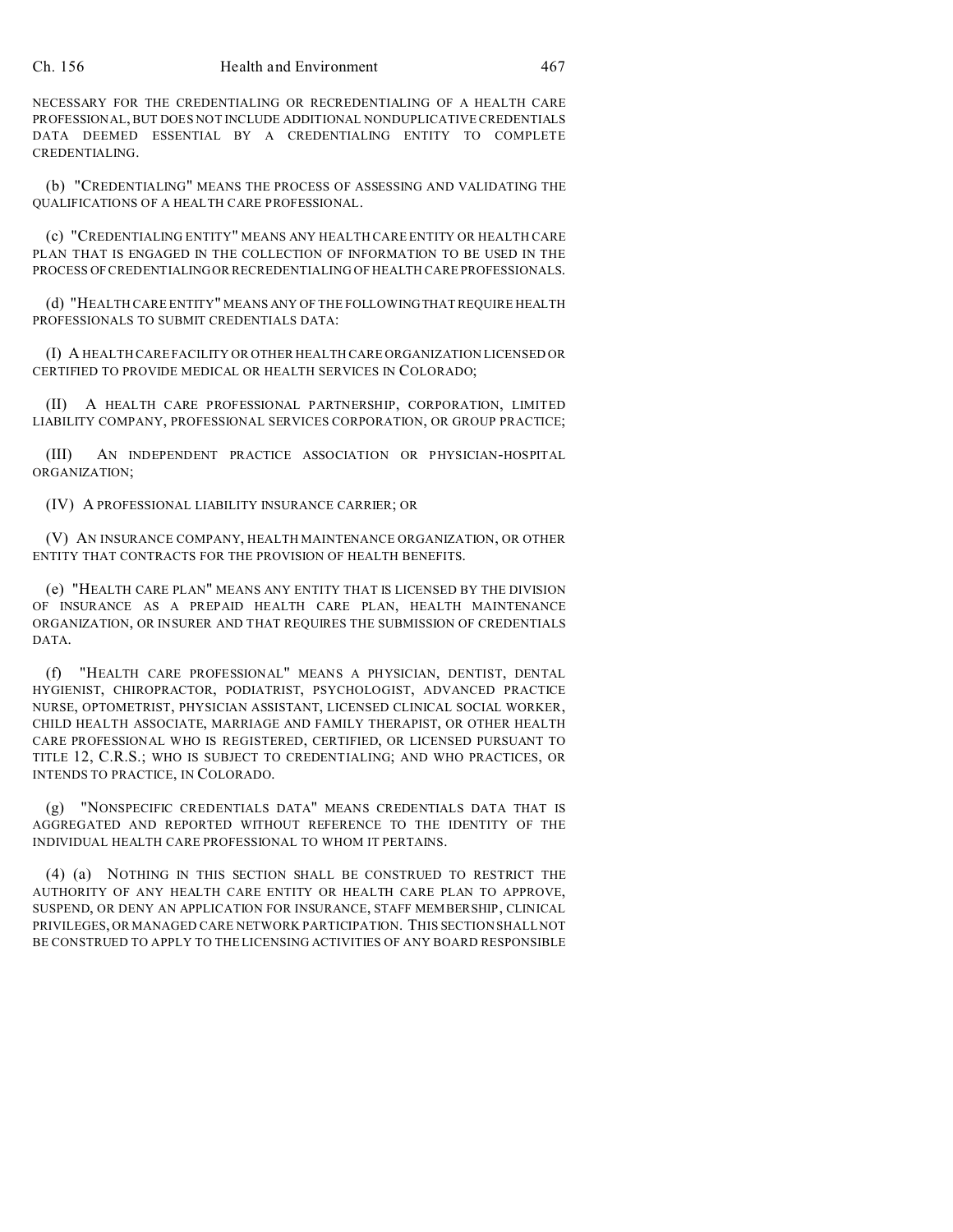## FOR LICENSING HEALTH CARE PROFESSIONALS.

(b) NOTHING IN THIS SECTION SHALL BE CONSTRUED TO REQUIRE A CREDENTIALING ENTITY TO USE A PARTICULAR CREDENTIALING PROCESS OR TO RESTRICT OR REQUIRE SUCH AN ENTITY FROM USING A PARTICULAR VENDOR IN THE CREDENTIALING PROCESS.

(5) UPON THE EFFECTIVE DATE OF THE RULE ESTABLISHED BY THE STATE BOARD OF HEALTH PURSUANT TO PARAGRAPH (e) OF SUBSECTION (6) OF THIS SECTION, A CREDENTIALING ENTITY SHALL COLLECT CORE CREDENTIALS DATA THROUGH THE USE OF THE COLORADO HEALTH CARE PROFESSIONAL CREDENTIALS APPLICATION ESTABLISHED PURSUANT TO PARAGRAPH (a) OF SUBSECTION (6) OF THIS SECTION. THE FORM MAY BE SUBMITTED ELECTRONICALLY ORBY PAPER COPY. THE CREDENTIALING ENTITY MAY REQUIRE A HEALTH CARE PROFESSIONAL TO ANSWER ONLY SELECT PROVISIONS OF THE APPLICATION ACCORDING TO THE NEEDS OF THE ENTITY. QUESTIONS THAT ARE PROHIBITED BY LAW SHALL NOT BE INCLUDED IN THE REQUEST FOR CREDENTIALING DATA BY THE CREDENTIALING ENTITY. REQUESTS FOR ADDITIONAL CREDENTIALS DATA DEEMED ESSENTIAL BY THE ACCREDITING BODY TO COMPLETE CREDENTIALING BY A CREDENTIALING ENTITY MAY BE REQUESTED IF THE REQUEST DOES NOT REPEAT CORE DATA COLLECTED USING THE COLORADO HEALTH CAREPROFESSIONAL CREDENTIALS APPLICATION; EXCEPT THAT BASIC IDENTIFICATION DATA MAY BE REQUESTED IN DUPLICATE.

(6) (a) THERE IS HEREBY ESTABLISHED THE HEALTH CARE CREDENTIALS APPLICATION REVIEW COMMITTEE TO RECOMMEND TO THE STATE BOARD OF HEALTH, AND TO PERIODICALLY REVIEW, A SINGLE APPLICATION FORM FOR THE COLLECTION OF CORE CREDENTIALS DATA IN THIS STATE. THE FORM SHALL BE KNOWN AS THE "COLORADO HEALTH CARE PROFESSIONAL CREDENTIALS APPLICATION". THE REVIEW COMMITTEE SHALL CONSIST OF THE FOLLOWING EIGHT MEMBERS, WHO SHALL SERVE FOR TERMS OF FOUR YEARS AND WHO SHALL BE APPOINTED BY THE STATE BOARD OF HEALTH:

(I) ONE MEMBER REPRESENTING A STATEWIDE ASSOCIATION OR SOCIETY OF PHYSICIANS;

(II) ONE MEMBER REPRESENTING A STATEWIDE ASSOCIATION OR SOCIETY OF COLORADO HOSPITALS;

(III) ONE MEMBER REPRESENTING A STATEWIDE ASSOCIATION OR SOCIETY OF HEALTH PLANS;

(IV) ONE MEMBER REPRESENTING A PROFESSIONAL LIABILITY INSURANCE CARRIER DOMICILED IN COLORADO THAT PROVIDES PROFESSIONAL LIABILITY INSURANCE TO HEALTH CARE PROFESSIONALS IN COLORADO;

(V) ONE MEMBER REPRESENTING A STATEWIDE ASSOCIATION OR SOCIETY OF COLORADO HEALTH CARE MEDICAL STAFF SERVICE SPECIALISTS;

(VI) ONE ADVANCED PRACTICE NURSE;

(VII) TWO MEMBERS AT LARGE.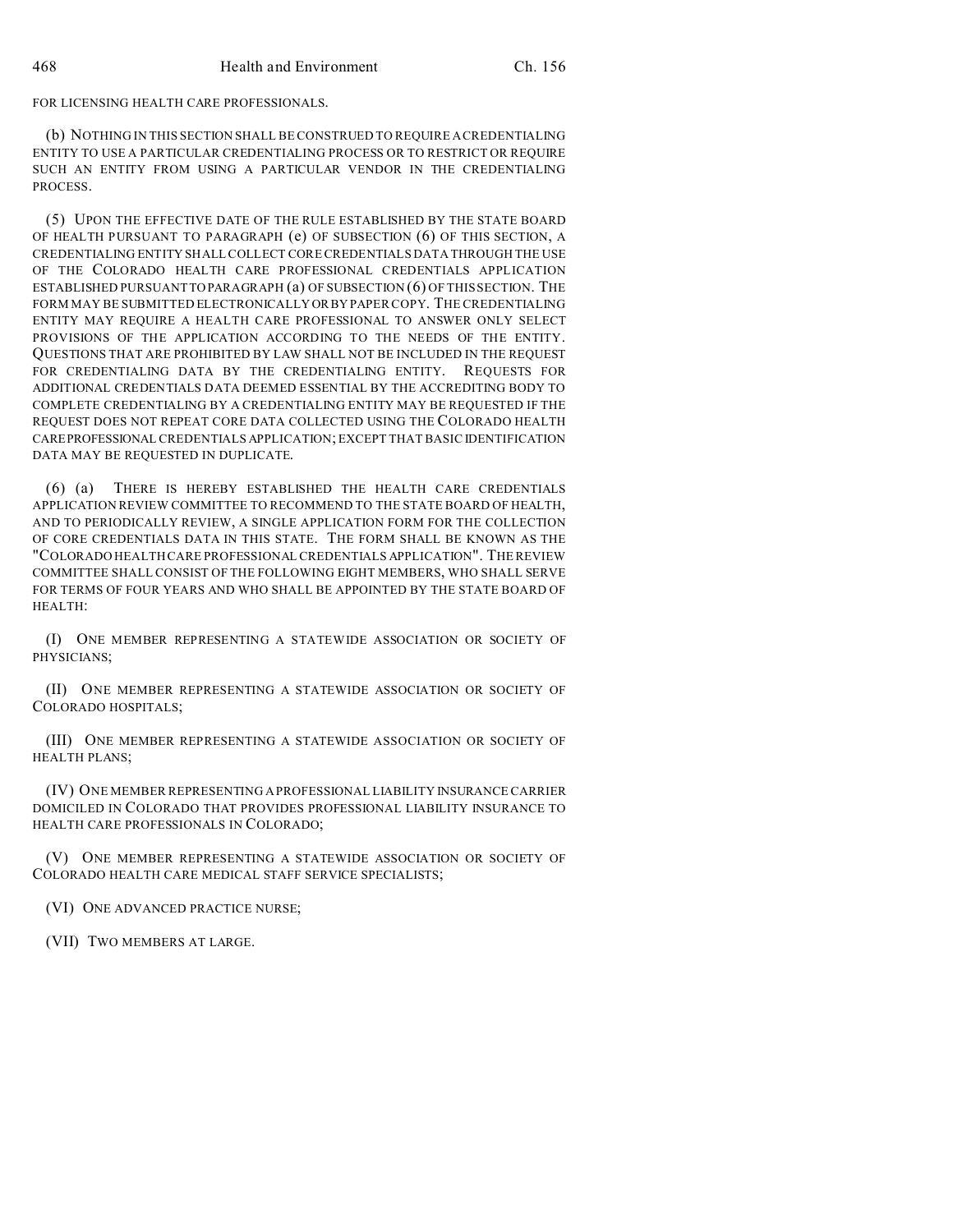(b) EACH BOARD MEMBER MAY BRING CONSULTANTS AND ADVISORS TO PARTICIPATE IN BOARD MEETINGS. CONSULTANTS AND ADVISORS SHALL NOT HAVE DECISION-MAKING POWERS OR VOTING PRIVILEGES.

(c) THE REVIEW COMMITTEE SHALL BE STAFFED BY AN ENTITY APPROVED BY THE BOARD OF MEDICAL EXAMINERS TO COLLECT MEDICAL LICENSE REGISTRATION FEES PURSUANT TO SECTION 12-36-123.5, C.R.S.

(d) MEMBERS OF THE REVIEW COMMITTEE SHALL SERVE WITHOUT COMPENSATION.

(e) WITHIN ONE HUNDRED TWENTY DAYS AFTER THE TIME OF APPOINTMENT, THE REVIEW COMMITTEE SHALL MAKE A RECOMMENDATION TO THE STATE BOARD OF HEALTH REGARDING PROPOSED CONTENTS OF THE COLORADO HEALTH CARE PROFESSIONAL CREDENTIALS APPLICATION. IN ACCORDANCE WITH SECTION 24-4-103, C.R.S., THE STATE BOARD OF HEALTH SHALL ESTABLISH, BY RULE, THE COLORADO HEALTH CARE PROFESSIONAL CREDENTIALS APPLICATION. THE COLORADO HEALTH CARE PROFESSIONAL CREDENTIALS APPLICATION SHALL BE THE SAME AS THE PROVIDER APPLICATION FORM DEVELOPED BY THE COUNCIL FOR AFFORDABLE QUALITY HEALTHCARE AS OF JANUARY 1, 2004, AS MODIFIED, IF NECESSARY, TO COMPLY WITH COLORADO LAW OR AS MAY BE RECOMMENDED BY THE MAJORITY OF MEMBERS OF THE REVIEW COMMITTEE.

(f) THE REVIEW COMMITTEE SHALL MEET AT LEAST ANNUALLY TO REVIEW AND MAKE ANY NECESSARY RECOMMENDATIONS FOR MODIFICATIONS TO THE COLORADO HEALTH CARE PROFESSIONAL CREDENTIALS APPLICATION TO THE STATE BOARD OF HEALTH.

(g) INITIAL APPOINTMENTS TO THE REVIEW COMMITTEE SHALL BE MADE ON OR BEFORE JULY 1, 2004. THE STATE BOARD OF HEALTH SHALL APPOINT REPLACEMENT MEMBERS AS NECESSARY FOR A FULL COMMITTEE.

(7) CORE CREDENTIALS DATA COLLECTED AND RETAINED ON BEHALF OF A CREDENTIALING ENTITY SHALL NOT BE MODIFIED WITHOUT THE APPROVAL OF THE CREDENTIALING ENTITY.

(8) THE STATE BOARD OF HEALTH MAY PROMULGATE RULES AS NECESSARY TO CARRY OUT THE PROVISIONS OF THIS SECTION.

(9) THIS SECTION IS REPEALED, EFFECTIVE JULY 1, 2008. PRIOR TO SUCH REPEAL, THE REVIEW COMMITTEE SHALL BEREVIEWED AS PROVIDED FOR IN SECTION 2-3-1203, C.R.S.

**SECTION 2.** 2-3-1203 (3) (u), Colorado Revised Statutes, is amended to read:

**2-3-1203. Sunset review of advisory committees.** (3) The following dates are the dates for which the statutory authorization for the designated advisory committees is scheduled for repeal:

(u) July 1, 2008:

(I) The air quality science advisory board in the department of public health and